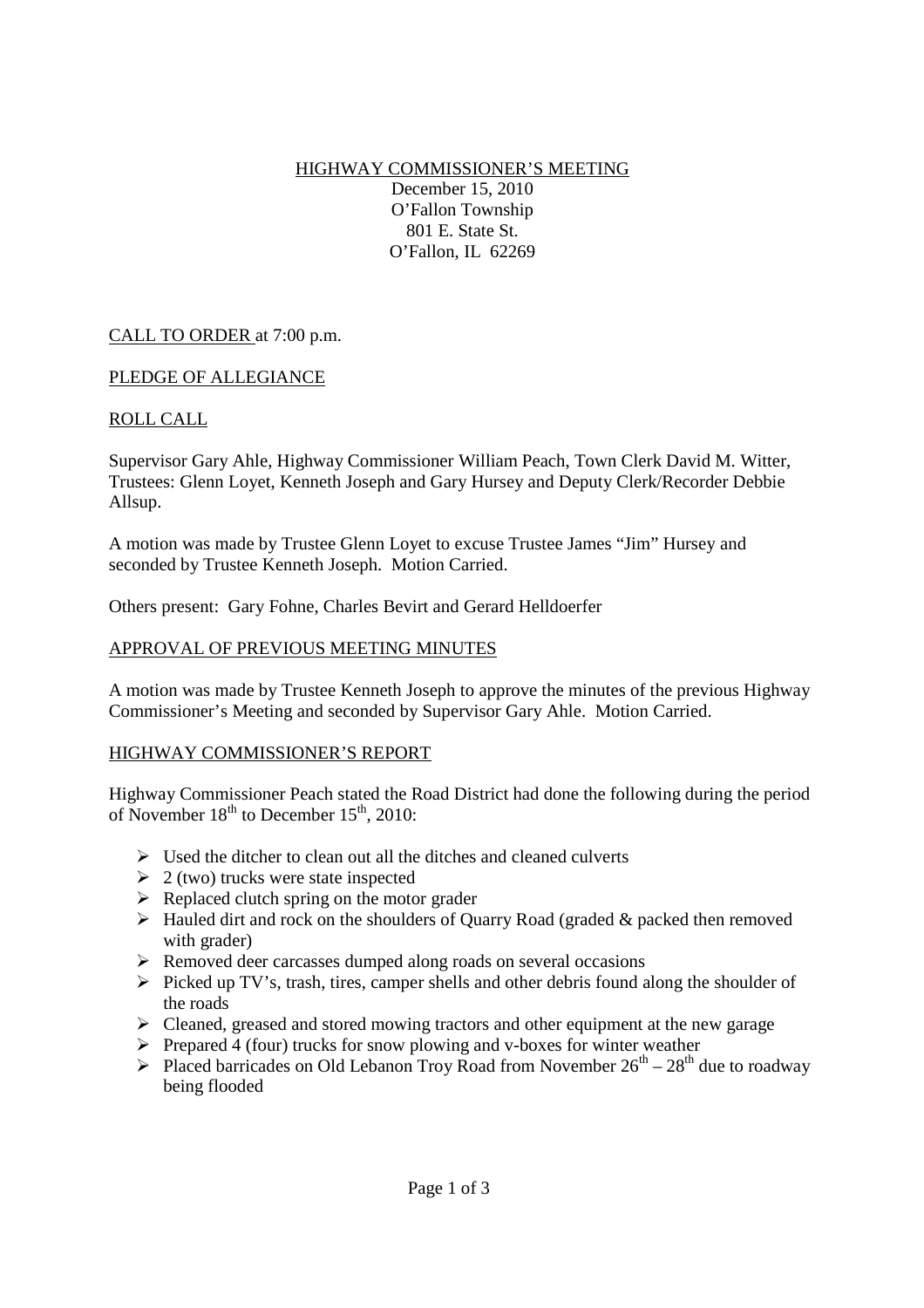- $\triangleright$  Placed V-Plow and chains on the motor grader
- $\triangleright$  Replaced a 6' x 32' culvert on Albers Road (installed by a contractor)
- $\triangleright$  Helped move items from the garage to the Township Hall for the monthly rummage sale & cleaned the Rotary Van garage
- Plowed and salted roads on December  $12^{th}$  &  $13^{th}$

### UNFINISHED BUSINESS

None.

### NEW BUSINESS

Highway Commissioner Peach stated he had received a mileage return from IDOT (Illinois Department of Transportation) through the County regarding the amount of township roads. He stated the Road District maintains approximately 37 miles of roads. Trustee Glenn Loyet asked if the exact amount of mileage was known. Highway Commissioner Peach stated he had not received the exact amount. A brief discussion followed.

Highway Commissioner Peach presented the Road District Tax Levy Ordinance No. 10-05 for levying taxes for all road purposes for the O'Fallon Road District for the tax year 2010, collectable in 2011. Highway Commissioner Peach stated the percentage was decreased from 4.90% to 4.16%. Trustee Gary Hursey stated the percentage should be lowered to 1% or less. Trustee Glenn Loyet stated the levy should be reduced due to the carry over of almost \$300,000. Highway Commissioner Peach disagreed with the figures presented by Trustee Loyet. Trustee Kenneth Joseph questioned why the levy for personnel is being increased when raises are not given. Discussion followed. Highway Commissioner Peach stated the Board only certifies the Road District Levy prior to filing to verify it has been completed by the Highway Commissioner. The issue of certifying the levy regardless of content was discussed by the Board. Trustee Loyet stated the budget hearing is where they (Trustees) are able to make a difference. Trustee Gary Hursey stated he would like to see the Highway Commissioner come up with a 10 (ten) or 20 (twenty) year plan. Peach stated he does and has always planned ahead using Rieder Road as an example. A brief discussion followed. A motion was made by Trustee Glenn Loyet to certify the Road District Tax Levy Ordinance No. 10-05 and seconded by Supervisor Gary Ahle. Roll Call. Loyet – aye; Ahle – aye; K. Joseph – aye; G. Hursey – nay. Motion carried.

#### READING AND APPROVAL OF HIGHWAY COMMISSIONER'S BILLS

| Permanent Road Fund | 48,924.55 |
|---------------------|-----------|
| Road & Bridge Fund  | 18,986.71 |
| Bridge Fund         | 57,711.36 |

A motion was made by Trustee Kenneth Joseph to authorize the payment of the Road District bills and seconded by Supervisor Gary Ahle. Roll Call. Loyet – aye; Ahle – aye; K. Joseph – aye; G. Hursey – nay. Motion carried.